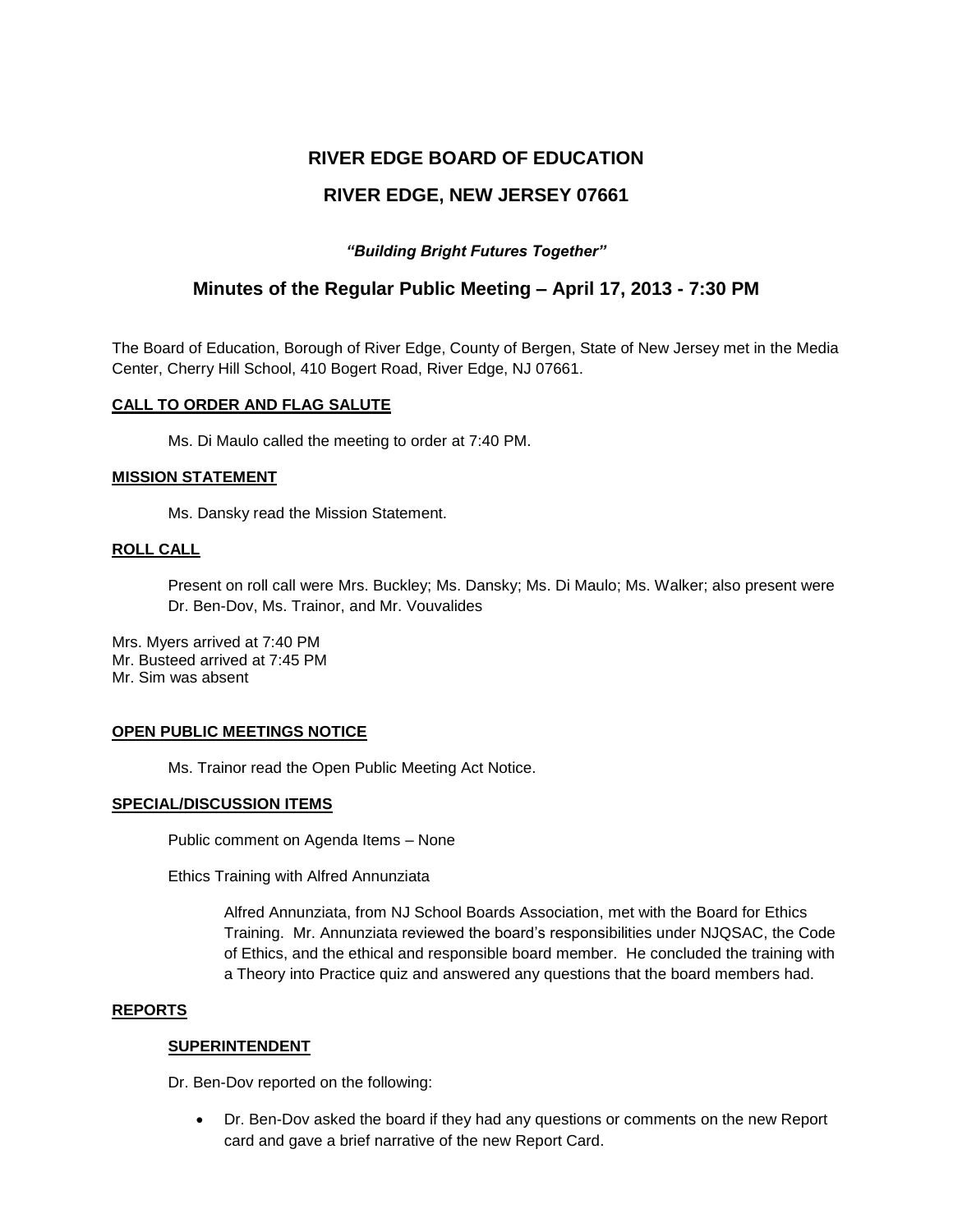- Dr. Ben-Dov attended a state presentation on Thursday, April 11, 2013 on Achieve New Jersey. She received a lot of information about the evaluation laws and about Student Growth Objectives that are to begin on September 1, 2013.
- The administrators are very busy with staffing, enrollment, and placement decisions for the 2013-2014 school year. The third grade classes are full in Cherry Hill for next school year and the Board had budgeted for a  $5<sup>th</sup>$  third grade class. Dr. Ben-Dov is walking through the building trying to find classrooms for the new Building Connections class and the additional third grade classroom. The board office, secretaries, and summer school need to be relocated due to the asbestos removal that will, hopefully, take place this summer in Cherry Hill.
- Kindergarten orientation took place on Tuesday, April 16, 2013 and Wednesday, April 17, 2013. It was very well attended and the new format worked well and was more efficient.
- Dr. Ben-Dov would like to add a discussion item to the May 1, 2013 agenda. She would like to have a Technology Presentation that night by four teachers and some students. They will be using technology in their presentation. They will demonstrate how technology is used in the classrooms and will give a glimpse into the expectations for PARCC in 2014.
- A Personnel committee meeting has been set up for April 23, 2013 at 5:00 PM
- Dr. Ben-Dov stated that additional board meetings are necessary for the Principal and Business Administrator interviews. The board discussed it and came up with the following dates and times: Tuesday, April 23, 2013 at 5:00 PM, Tuesday, April 30, 2013 at 4:45 PM, Wednesday, May 1, 2013 at 6:30 PM (Closed Session), Thursday, May 2, 2013 at 9:00 AM and Tuesday, May 7, 2013 at 7:00 PM

#### **PRINCIPAL**

Mr. Vouvalides reported on the following:

- $\bullet$  John Craft will visit with the 4<sup>th</sup> Graders in Roosevelt on Thursday, April 18, 2013 to teach the students about the Lenape Indians.
- The  $2^{nd}$  Grade play will be on Thursday, April 25, 2013 at 2:00 PM
- The Art Show will be on Thursday, April 25, 2013 at 7:00 PM
- Starcase will be on Friday, April 26, 2013
- The plant sale at Roosevelt School will be on Thursday, May 9, 2013
- The Health Fair will be on Thursday, May 23, 2013
- The River Edge police are coming to Roosevelt School on Thursday, May 23, 2013 to speak with the fifth and sixth graders to discuss internet safety/electronic communication.
- The Autism Walkathon will be held on Tuesday, May 28, 2013
- The Science Fair will be held on Thursday, May 30, 2013
- The Recorder Concert will be on Thursday, May 30, 2013

#### **BOARD SECRETARY**

Ms. Trainor reported on the following:

 Ms. Trainor stated she placed a legal advertisement in The Record on April 1, 2013 for sealed bids for the Ceiling Asbestos Abatement at Cherry Hill Elementary School.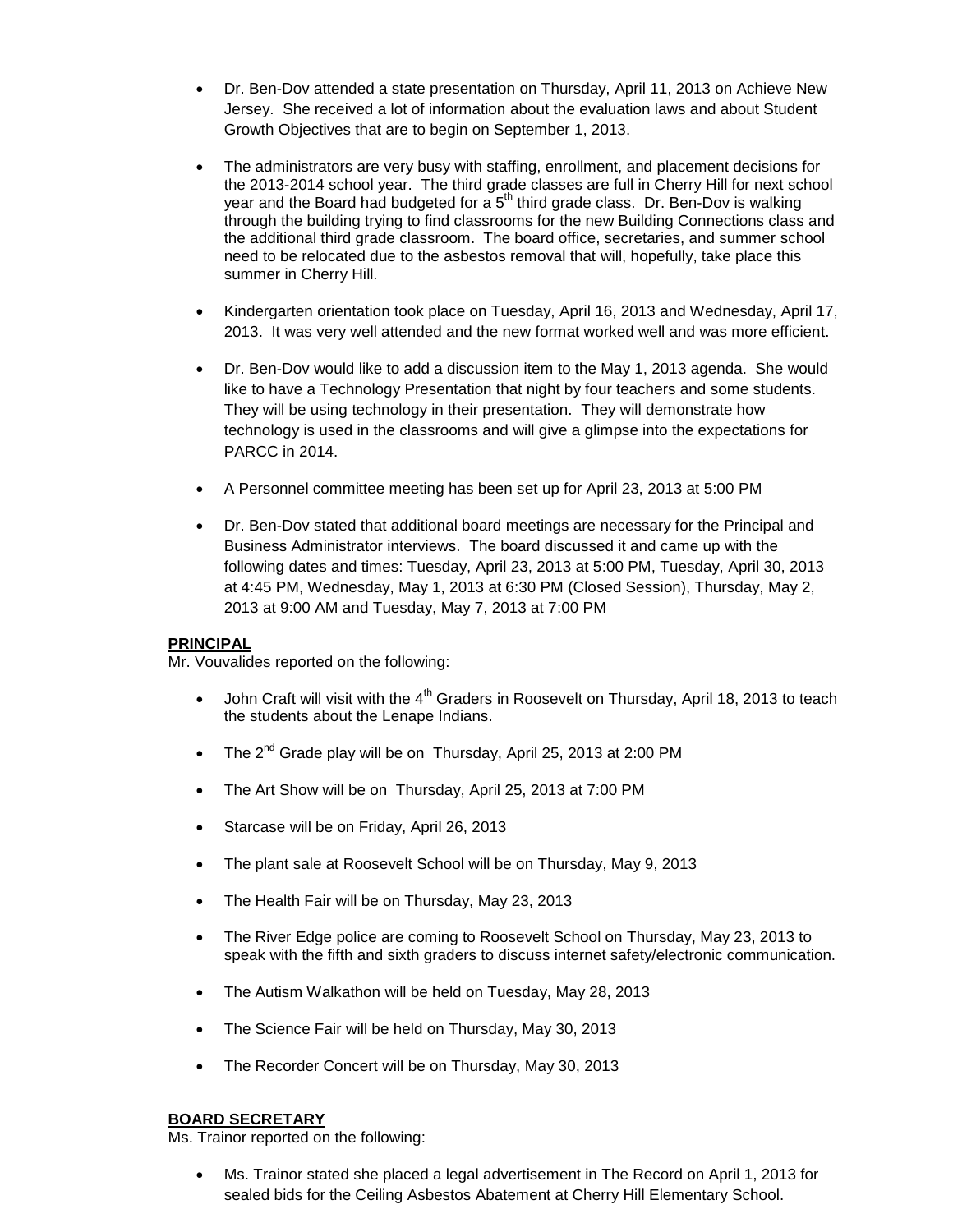Ms. Trainor will place a legal advertisement in The Record on April 22, 2013 for sealed bids for the Ceiling and Light Fixture Replacement at Cherry Hill School and that the bids are to be opened and read on May 16, 2013 at 1:30 PM

#### **PRESIDENT**

Ms. Di Maulo reported on the following:

- Ms. Di Maulo would like the Superintendent's Evaluations emailed to her by Wednesday, April 24, 2013.
- Ms. Di Maulo stated the Special Education Code will be revised in New Jersey

#### **COMMITTEES**

Mr. Busteed stated the Policy Committee met on Wednesday, April 3, 2013

## **MOTIONS TO BE ACTED**

## **ADMINISTRATION/POLICY**

Motion by Ms. Walker

Seconded by Mr. Busteed

that the Board of Education approve the Minutes of March 21, 2013 and March 27, 2013 Board Meetings.

that the Board of Education approve the Confidential Minutes of March 21, 2013 and March 27, 2013 Board Meetings.

Ayes: Mr. Busteed, Ms. Dansky, Ms. Di Maulo, Mrs. Myers, Ms. Walker

Nays: None

Abstained: Mrs. Buckley

Motion by Mr. Busteed

Seconded by Mrs. Buckley

that the Board of Education approve the staff development training as per the schedules for April 2013 including relevant mileage reimbursement.

that the Board of Education approve the First Reading of the following policies:

| Policy# | Title                         |  |
|---------|-------------------------------|--|
| 1410    | <b>Local Units</b>            |  |
| 5141.4  | Child Abuse and Neglect       |  |
| 5145.5  | Photographs of Pupils         |  |
| 5145.11 | Questioning and Apprehension  |  |
| 3327    | <b>Relations with Vendors</b> |  |
| 9326    | Minutes                       |  |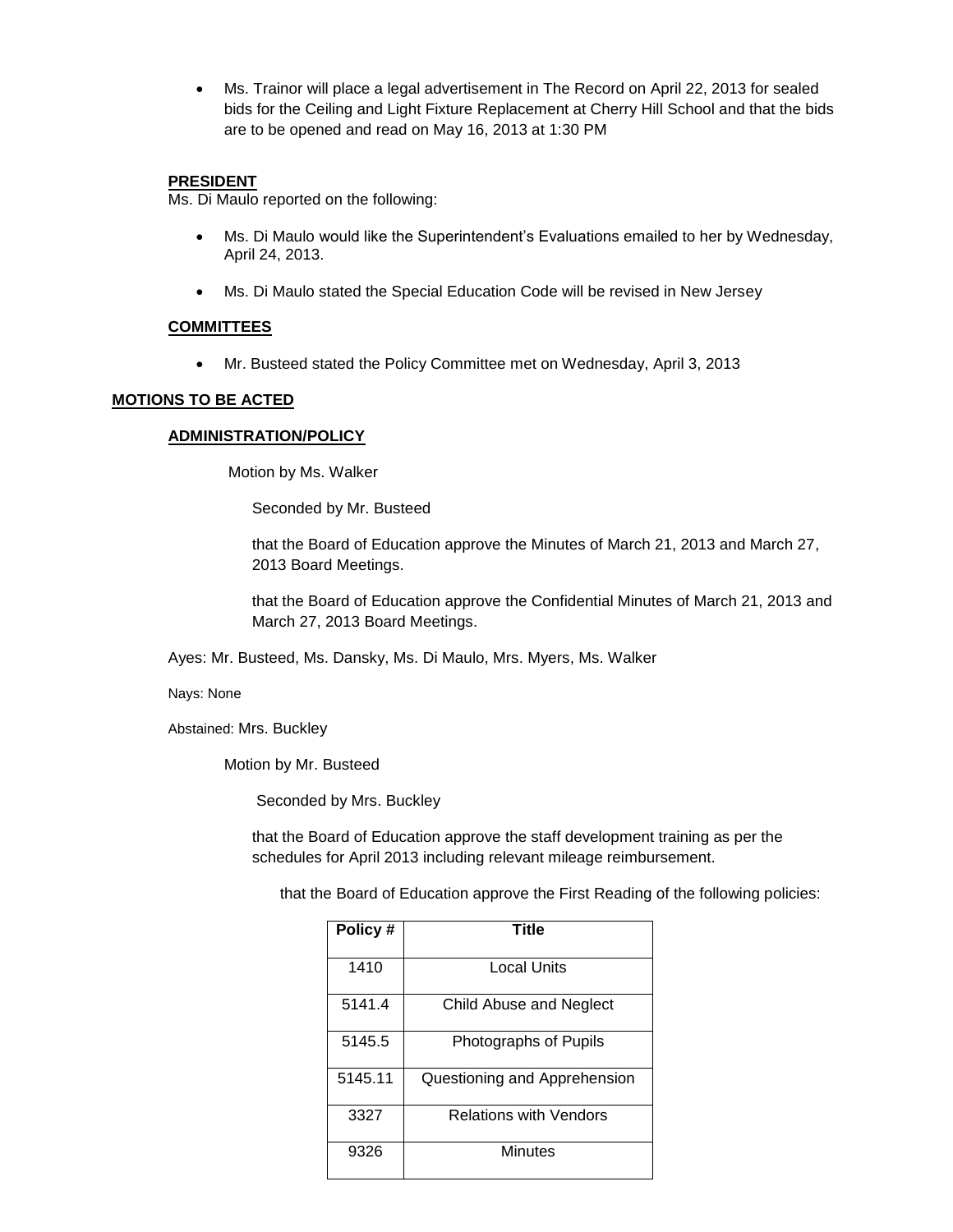Ayes: Mrs. Buckley, Mr. Busteed, Ms. Dansky, Ms. Di Maulo, Mrs. Myers, Ms. Walker

Nays: None

#### **BUILDING & GROUNDS**

Motion by Mrs. Buckley

Seconded by Ms. Dansky

 that the Board of Education authorizes the Board Secretary to place a legal advertisement in The Record on April 22, 2013 for sealed bids for the Ceiling and Light Fixture Replacement at Cherry Hill Elementary School. The bids to be opened and read on May 16, 2013 at 1:30 PM at the River Edge School Board of Education office, 410 Bogert Road, River Edge, New Jersey.

Ayes: Mrs. Buckley, Mr. Busteed, Ms. Dansky, Ms. Di Maulo, Mrs. Myers, Ms. Walker

Nays: None

#### **FINANCE/GRANTS/GIFTS**

Motion by Ms. Dansky

Seconded by Mrs. Myers

that the Board of Education approve the bills & claims dated April 2013 totaling \$476,541.53 including checks # 34943 through # 35011. Payrolls dated March 15, 2013 and March 28, 2013, totaling \$1,032,565.24, issued therefore, a copy of such warrants list be attached as part of these minutes. (Addendum)

Ayes: Mrs. Buckley, Mr. Busteed, Ms. Dansky, Ms. Di Maulo, Mrs. Myers

Nays: None

Abstained: Ms. Walker

Motion by Mrs. Myers

Seconded by Ms. Walker

that the Board of Education approve the Budget Transfers for the school year 2012-2013 as of February 28, 2013. (Addendum)

that the River Edge Board of Education approve the Secretary's and Treasurer's Reports for the period ending February 28, 2013.

Further, we certify that as of February 28, 2013, after review of the secretary's monthly financial report (appropriations section) and upon consultation with the appropriate district officials, to the best of our knowledge no major account or fund has been overexpended in violation of N.J.A.C. 6A:23-2.11 and that sufficient funds are available to meet the districts financial obligation for the remainder of the fiscal year. (Addendum)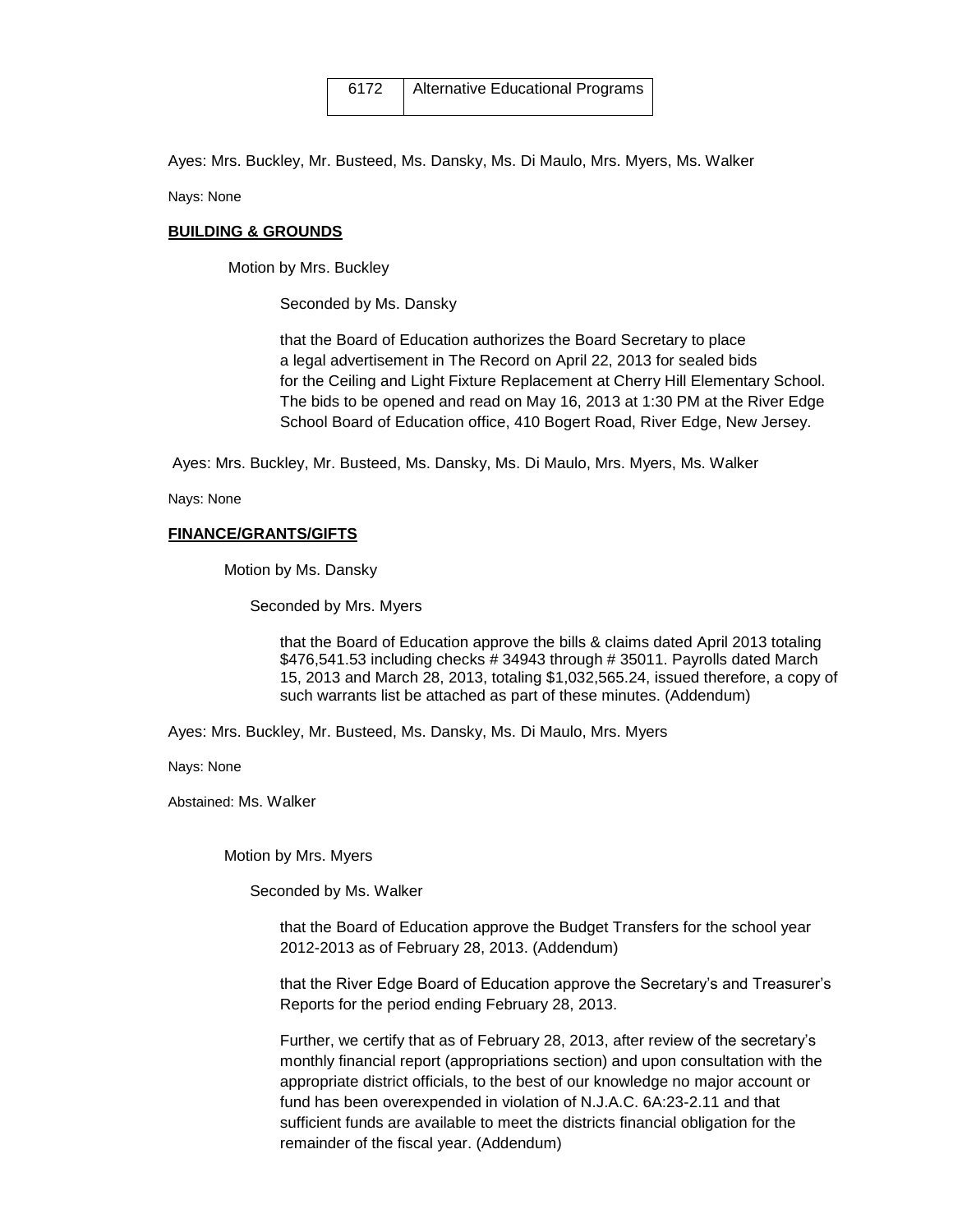Ayes: Mrs. Buckley, Mr. Busteed, Ms. Dansky, Ms. Di Maulo, Mrs. Myers, Ms. Walker

Nays: None

#### **PERSONNEL**

Motion by Ms. Walker

Seconded by Mr. Busteed

**BE IT RESOLVED** that the River Edge of Education (hereinafter referred to as the "Board") appoints Dr. Tova Ben-Dov as the Superintendent of Schools for the River Edge School District for the period beginning on July 1, 2013 and ending on July 1, 2018.

**BE IT FURTHER RESOLVED** that this Employment Agreement has been submitted to and approved by the Executive County Superintendent, according to standards adopted by the Commissioner of Education, pursuant to N.J.S.A. 18A:7-8(j).

**BE IT FURTHER RESOLVED** that the Board approves the Employment Agreement with Dr. Tova Ben-Dov for the position of Superintendent of Schools for the foregoing period of appointment, which Employment Agreement is attached to this Resolution and made a part hereof.

**BE IT FURTHER RESOLVED** that the Board hereby authorizes the Board President and the Board Secretary/Business Administrator to execute, on behalf of the Board, the Employment Agreement by and between the Board and Dr. Tova Ben-Dov.

Ayes: Mrs. Buckley, Mr. Busteed, Ms. Dansky, Ms. Di Maulo, Mrs. Myers, Ms. Walker

Nays: None

Motion by Mr. Busteed

Seconded by Ms. Di Maulo

**WHEREAS**, Mary Kay Buckley has successfully completed nine years of service to the River Edge Board of Education (hereinafter referred to as the Board), and;

**WHEREAS**, she has served one year as Vice President and five years as President of the Board, and;

**WHEREAS**, she has served on numerous committees including but not limited to Policy, Personnel, Finance, and Negotiations, and;

**WHEREAS**, she has been an integral part of both the budget development process and the negotiation process, resulting in stable district finances, and;

**WHEREAS**, she promotes the district in the community through her efforts to share the students' needs of the River Edge Schools with various members of the public, and;

**WHEREAS**, she played an instrumental role in educating the public related to the successful Referendum of September 2005 to build New Bridge Center to house the Kindergarten and Special Education programs in the district allowing special need students to be educated in the community, and;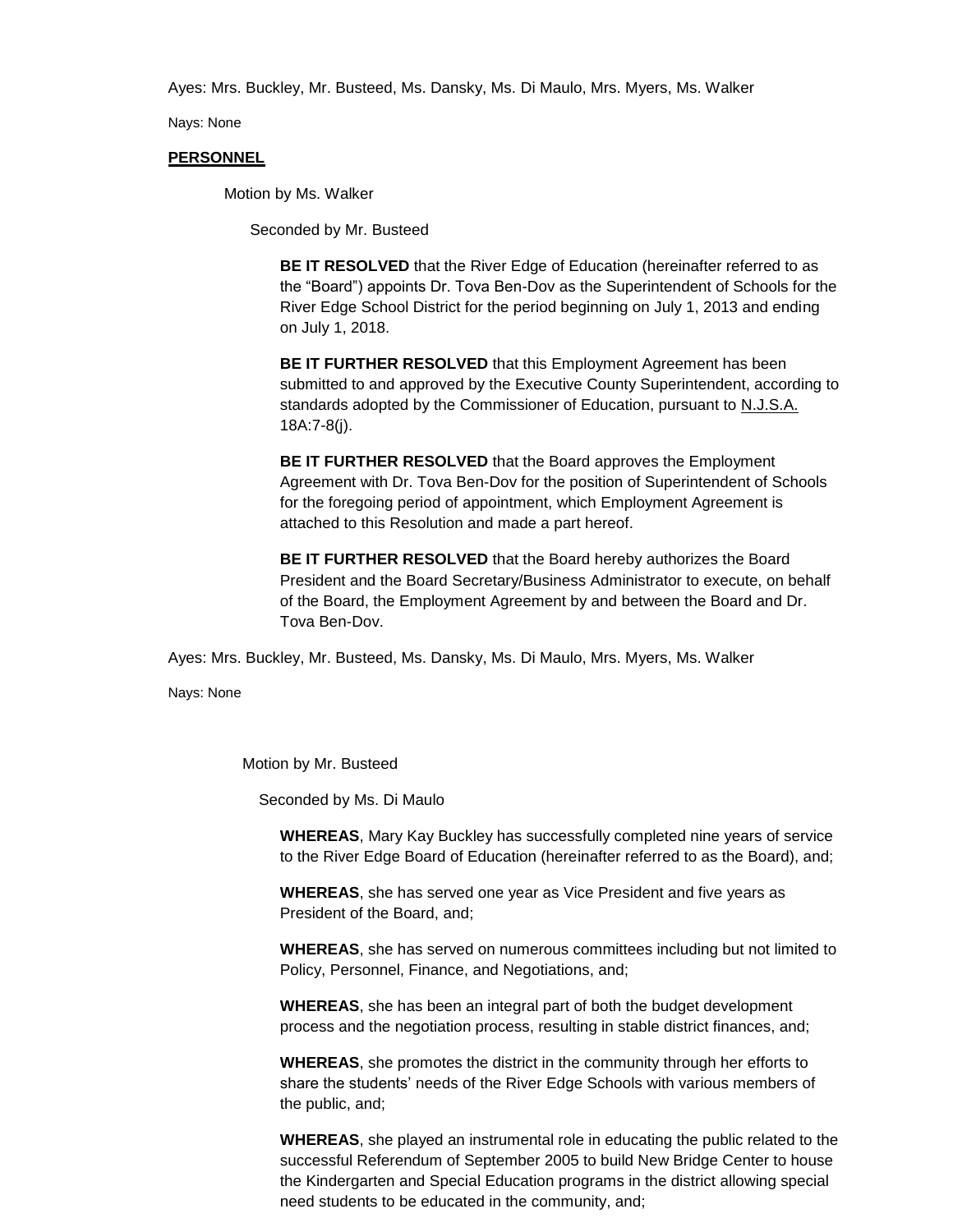**WHEREAS**, as President of the Board of Education during the construction and opening of New Bridge Center she served as the district liaison to the public to communicate the benefits of the Building Bridges programs for both students and the district, and;

**WHEREAS**, she is an active member of the community and has represented the Board of Education in various town activities providing a positive role model for all board members, and;

**WHEREAS**, she pursues her advancement of knowledge by attendance at New Jersey School Boards Association workshops and conferences, and;

**WHEREAS**, she offers guidance and support to both new and veteran members of the Board sharing her knowledge and experience, and;

**WHEREAS**, she remains dedicated to the ideals of the role of the Board in the achievement of educational excellence, and;

**NOW THEREFORE BE IT RESOLVED**, that the River Edge Board of Education hereby nominates Mary Kay Buckley as a candidate for the Archie F. Hay Award for 2012-2013, and directs the Board Secretary to include a copy of this motion as part of that application to New Jersey School Boards Association.

Ayes: Mrs. Buckley, Mr. Busteed, Ms. Dansky, Ms. Di Maulo, Mrs. Myers, Ms. Walker

Nays: None

Motion by Mrs. Buckley

Seconded by Ms. Dansky

that the Board of Education accept, with regret, the resignation of Marie Davis, Part Time Aide, effective May 23, 2013.

Ayes: Mrs. Buckley, Mr. Busteed, Ms. Dansky, Ms. Di Maulo, Mrs. Myers, Ms. Walker

Nays: None

#### **REGION V ADMINISTRATION & TRANSPORTATION**

Motion by Ms. Dansky

Seconded by Mrs. Myers

that the Board of Education approve the bills & claims dated April 2013 totaling \$605,020.47 including checks # 60928 through # 61037.

that the Board of Education approve the following Quote Contract for First Choice Transportation (Addendum)

| Route # | <b>Transporter</b>         | <b>Per Diem</b> |
|---------|----------------------------|-----------------|
| 2019    | Washington South Ridgewood | \$183.00        |

Ayes: Mrs. Buckley, Mr. Busteed, Ms. Dansky, Ms. Di Maulo, Mrs. Myers, Ms. Walker